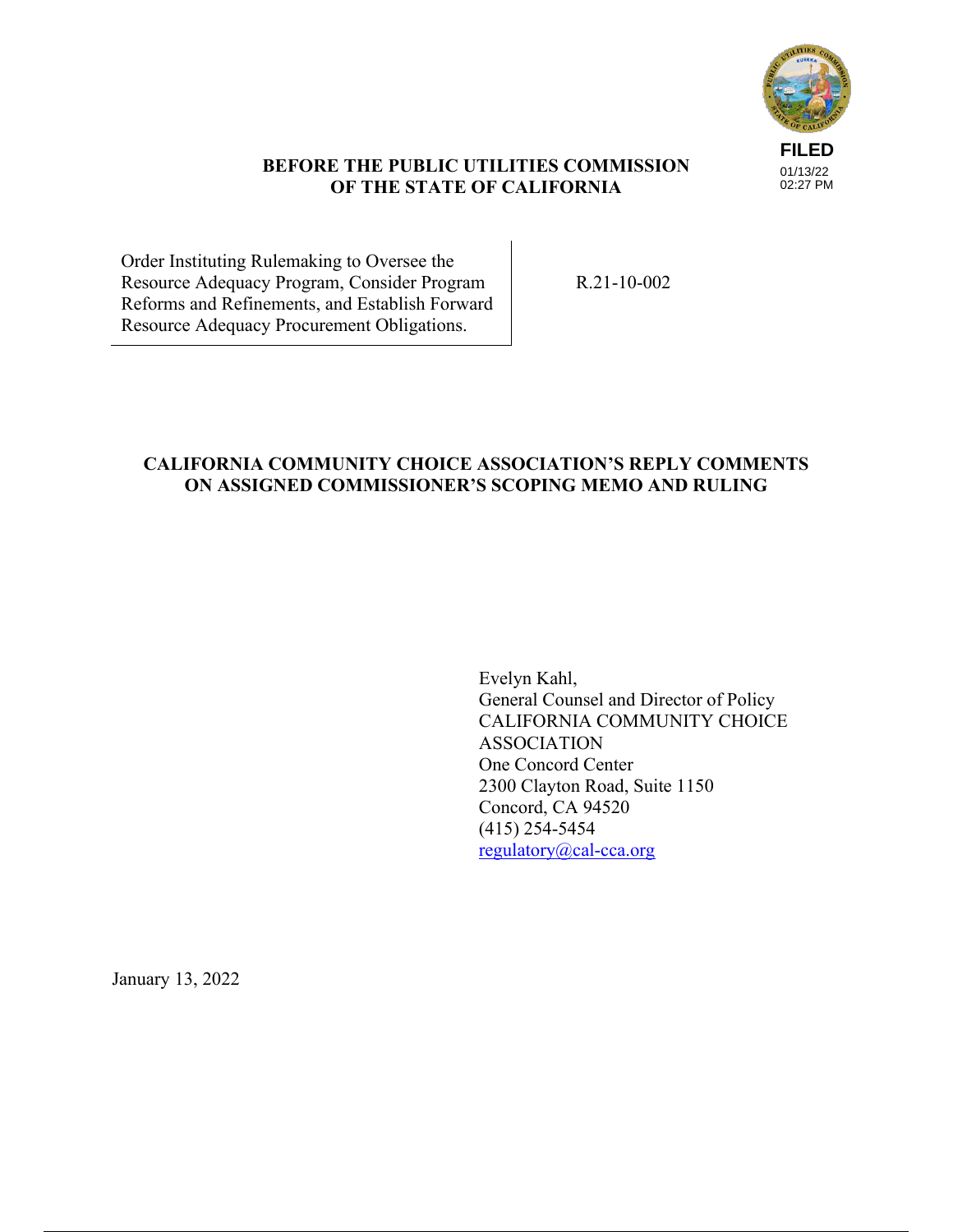# **TABLE OF CONTENTS**

| $\mathbf{I}$ . | PROPOSALS TO MODIFY THE SELF-SHOWING PROCESS<br>EXACERBATE DISINCENTIVES AND SHOULD THEREFORE BE            |
|----------------|-------------------------------------------------------------------------------------------------------------|
| $\Pi$ .        | THE CPE TIMELINE MUST PROVIDE SUFFICIENT TIME FOR                                                           |
|                |                                                                                                             |
| III.           | SYSTEM AND FLEXIBLE RA WAIVERS ARE NEEDED WHEN<br>SYSTEM AND FLEXIBLE CPE CREDITS ARE NOT FINALIZED IN A    |
| IV.            | PARTIES PROVIDE COMPELLING JUSTIFICATION FOR CPES TO<br>PROVIDE ADDITIONAL PROCUREMENT ACTIVITY INFORMATION |
| V.             | BEFORE REMOVING THE LEVELIZED FIXED COST BIDDING<br>REQUIREMENT, THE COMMISSION SHOULD PROVIDE TIME TO      |
| VI.            |                                                                                                             |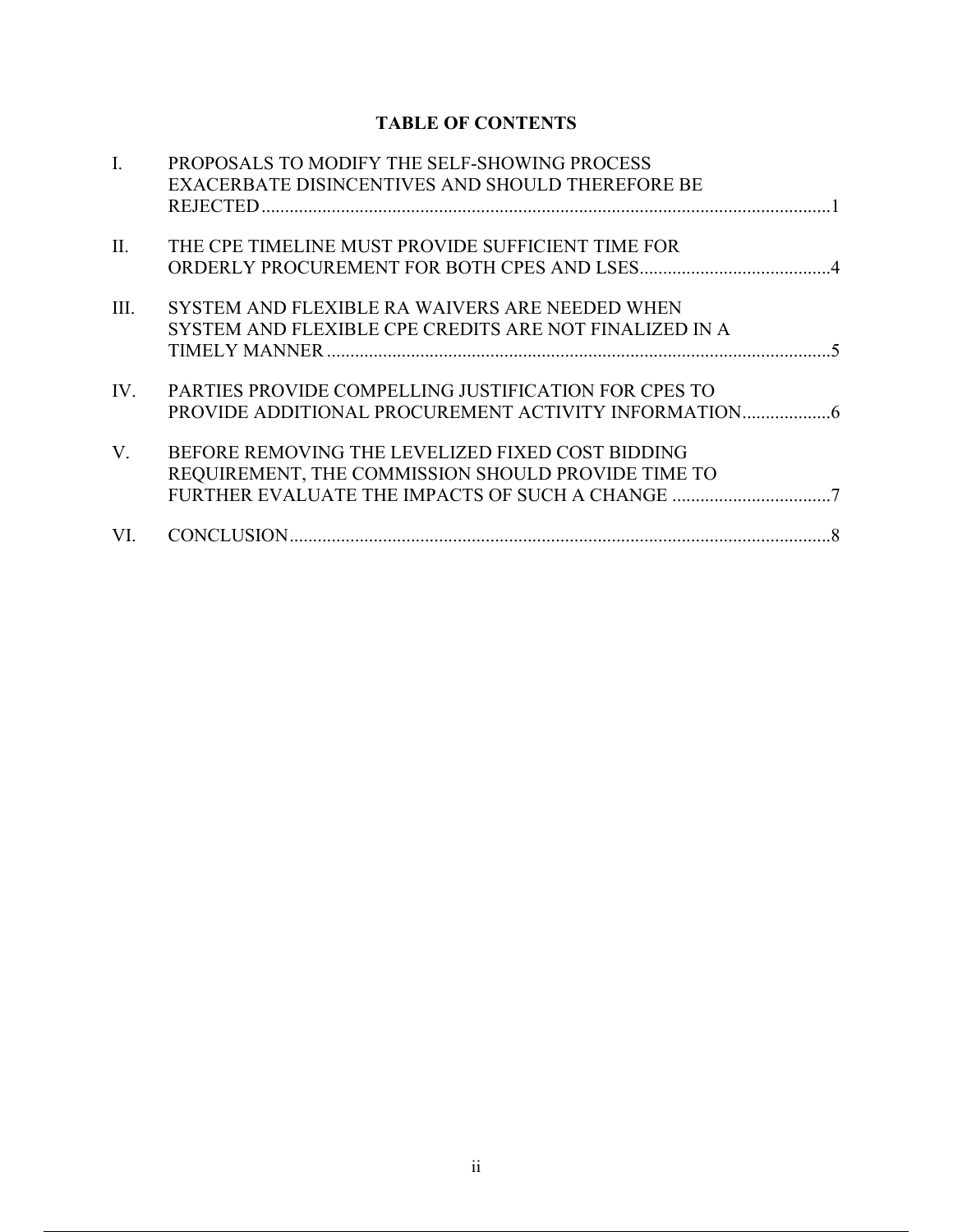## **SUMMARY OF RECOMMENDATIONS**

- Proposals to modify the self-showing process exacerbate disincentives and should therefore be rejected;
- The CPE timeline must provide sufficient time for orderly procurement by both CPEs and LSEs;
- System and flexible RA waivers are needed when CPE credits are not finalized in a timely manner;
- Parties provide compelling justification for CPEs to provide additional information regarding procurement activity; and,
- Before removing the levelized fixed cost bidding requirement, the Commission should provide time to further evaluate the impacts of such a change.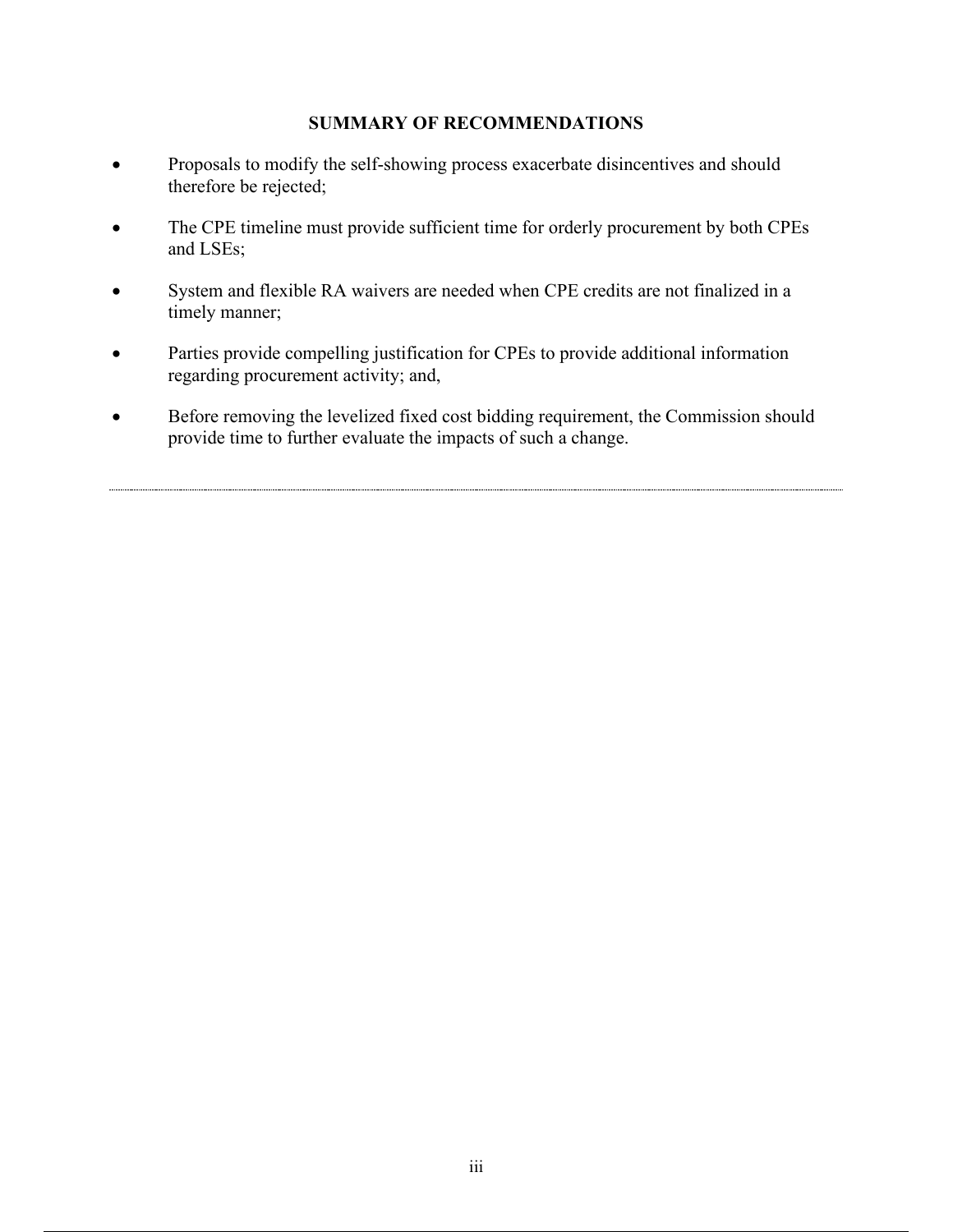## **BEFORE THE PUBLIC UTILITIES COMMISSION OF THE STATE OF CALIFORNIA**

Order Instituting Rulemaking to Oversee the Resource Adequacy Program, Consider Program Reforms and Refinements, and Establish Forward Resource Adequacy Procurement Obligations.

R.21-10-002

## **CALIFORNIA COMMUNITY CHOICE ASSOCIATION'S REPLY COMMENTS ON ASSIGNED COMMISSIONER'S SCOPING MEMO AND RULING**

California Community Choice Association<sup>1</sup> (CalCCA) submits these reply comments in

response to the *Assigned Commissioner's Scoping Memo and Ruling* (Ruling), issued on

December 2, 2021, requesting comments on Phase 1 proposals and workshop.

## **I. PROPOSALS TO MODIFY THE SELF-SHOWING PROCESS EXACERBATE DISINCENTIVES AND SHOULD THEREFORE BE REJECTED**

Alliance for Retail Energy Markets (AREM), Pacific Gas and Electric Company

(PG&E), and Middle River Power LLC (MRP) each comment on the multiple proposals in the

record to modify the process for self-showing. As an initial matter, CalCCA disagrees with

PG&E's<sup>2</sup> and MRP's<sup>3</sup> assertion that the California Independent System Operator's (CAISO's)

proposed self-showing process is essentially a residual model.

<sup>1</sup> California Community Choice Association represents the interests of 22 community choice electricity providers in California: Apple Valley Choice Energy, Central Coast Community Energy, Clean Energy Alliance, Clean Power Alliance, CleanPowerSF, Desert Community Energy, East Bay Community Energy, Lancaster Choice Energy, Marin Clean Energy, Peninsula Clean Energy, Pico Rivera Innovative Municipal Energy, Pioneer Community Energy, Pomona Choice Energy, Rancho Mirage Energy Authority, Redwood Coast Energy Authority, San Diego Community Power, San Jacinto Power, San José Clean Energy, Santa Barbara Clean Energy, Silicon Valley Clean Energy, Sonoma Clean Power, and Valley Clean Energy.

<sup>2</sup> *Opening Comments of Pacific Gas And Electric Company (U 39 E) On Phase 1 Proposals And Workshop Regarding Central Procurement Entity Structure And Process [Public Version – Appendix A Contains Confidential Information]*, Jan. 4, 2022 *(*PG&E Opening Comments), at 10-12.

<sup>3</sup> *Middle River Power LLC Comments On Phase 1 Proposals*, Jan. 4, 2022 (MRP Opening Comments), at 14-16.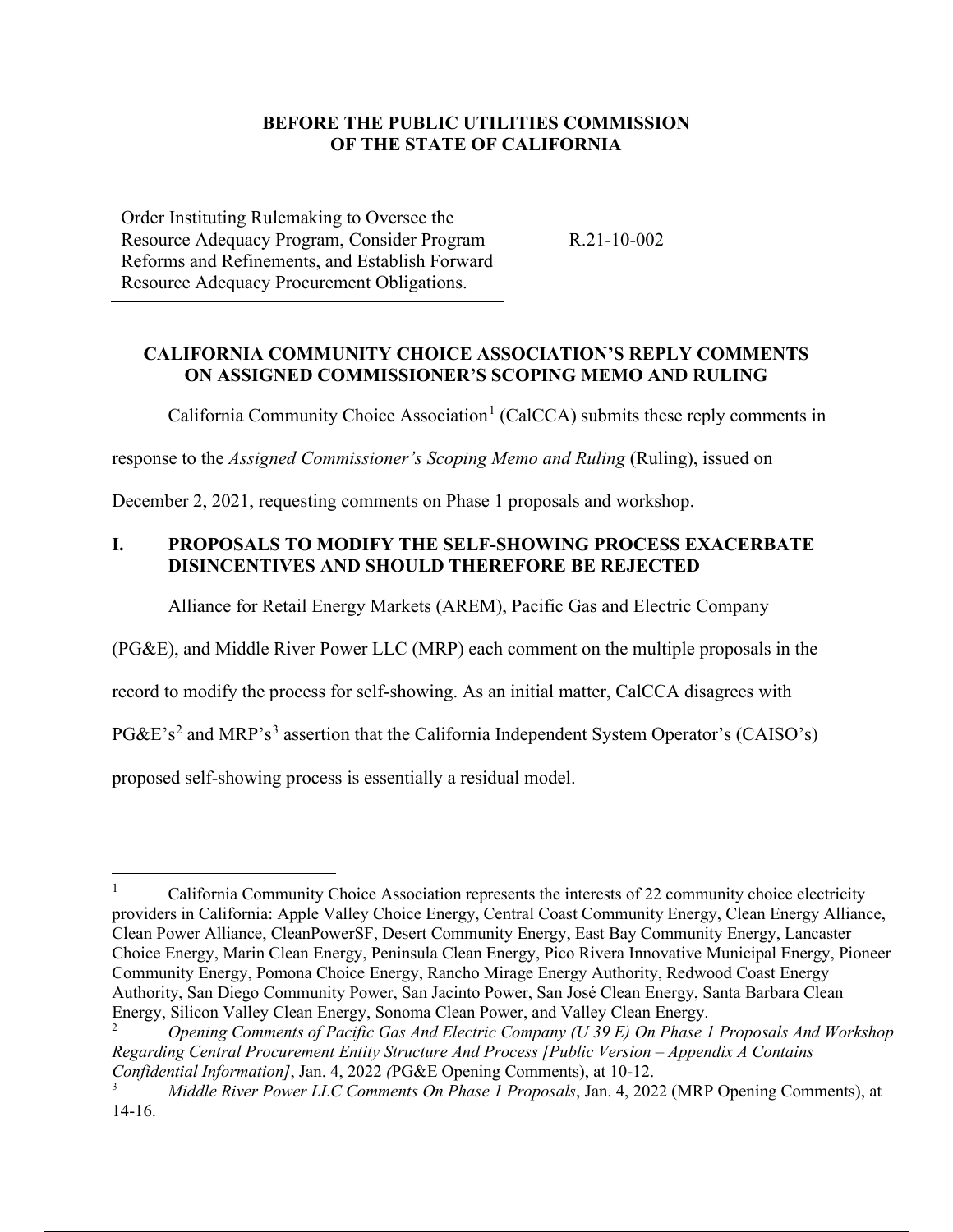The residual model as originally proposed would have had the California Public Utilities Commission (Commission) determine how much of the local requirement was attributable to each load-serving entity (LSE) and to the extent that the LSE provided part or all of that need, the LSE would have their share of central procurement entity (CPE) procurement costs reduced commensurately. In exchange, the LSE would then be responsible for ensuring that resource is shown in each applicable monthly showing and if unavailable would either provide an alternate resource meeting the CAISO local need or incur the CAISO backstop costs.

Based upon a discussion between the CAISO and CalCCA, this is not the mechanism the CAISO is describing. The CAISO proposed that the Commission "assign the local capacity obligation to LSEs that have agreed to self-show resources under the hybrid procurement framework commensurate with the amount of local capacity they have agreed to show."<sup>4</sup> The CAISO is simply proposing that in the event of a CAISO backstop for local Resource Adequacy (RA) where self-shown RA is not available, the CAISO would allocate the costs of such backstop to the self-showing LSE. The CAISO does not recommend any changes to the initial allocation of local requirements including that of a residual model.

AREM's suggestion that the utilities' and CAISO's proposed modifications to the selfshowing process diminish concerns related to risks associated with self-showing is misguided.<sup>5</sup> Risks of self-showing are not improved, rather they are made worse by PG&E's or the CAISO's self-showing proposals because the proposals place additional risk on the self-showing entity by assigning the local obligation and associated backstop costs to the self-showing LSEs. These risks are offset only by a payment for Local Capacity Requirements Reduction Compensation

<sup>4</sup> *Phase 1 Proposals of the California Independent System Operator Corporation*, Dec. 23, 2021 (CAISO Phase 1 Proposals), at 4.

<sup>5</sup> *Comments Of The Alliance For Retail Energy Markets On Phase 1 Proposals To Address Issues Regarding The Central Procurement Entity*, Jan. 4, 2022 (AREM Comments), at 5.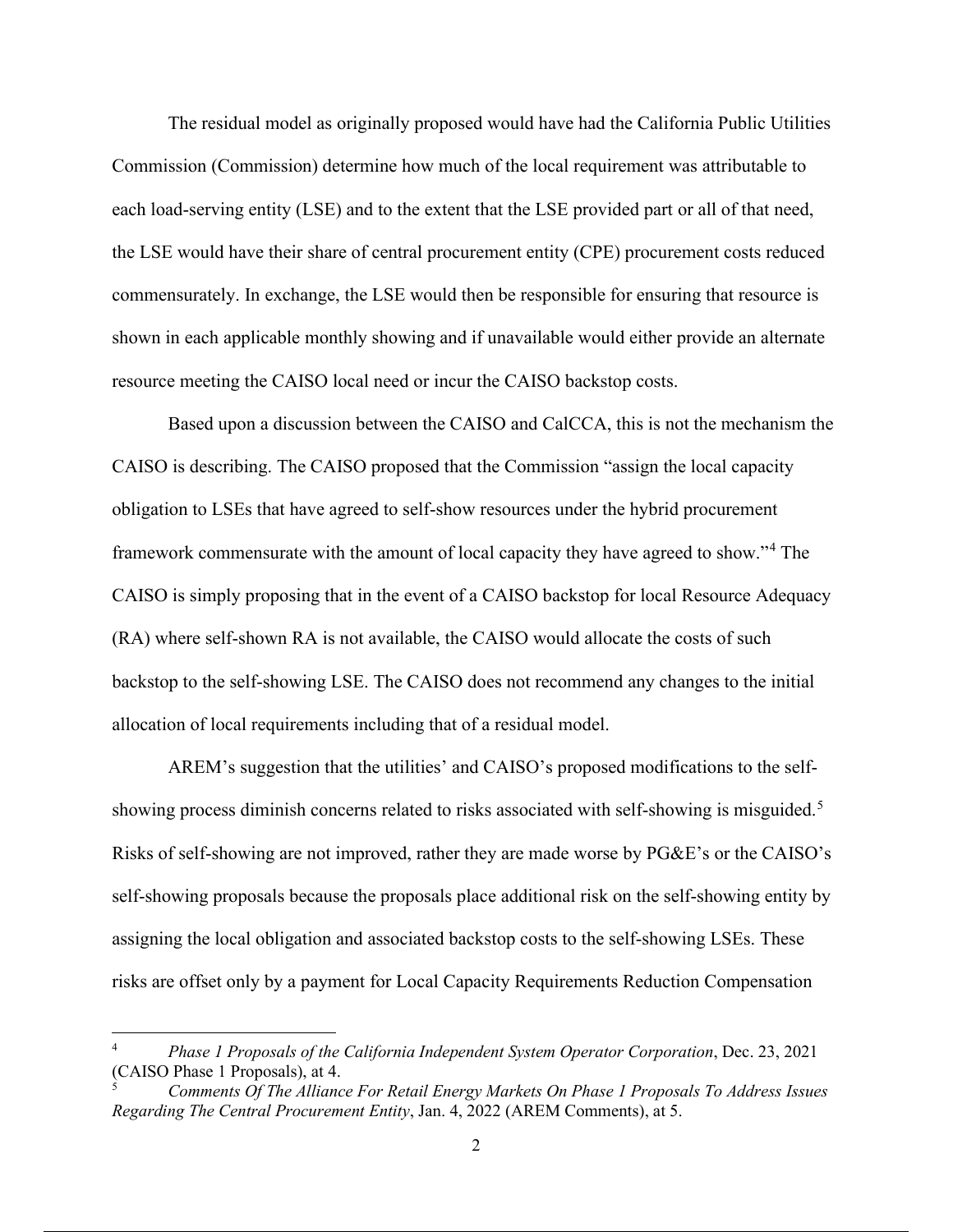Mechanism (LCR RCM) which is very low, including \$0, and a pro-rata reduction in the costs

incurred by the CPE. Given the CAISO soft offer cap for Capacity Procurement Mechanism

(CPM) at \$6.31/kW-month, the offsetting revenues and cost reductions are likely to be

insufficient for an LSE to self-provide a resource.

The following incentives and disincentives exist under the current framework and would

be exacerbated if local obligations were shifted to self-showing LSEs under a hybrid model:

## **Inadequate Incentives**

- LCR RCM is no higher than \$1.78 per kW-month, which is likely too low to incentivize self-showings given CPM soft-offer cap of \$6.31/kW-month and system RA prices.
- LCR RCM is not available to thermal resources and pre-LCR RCM resources, meaning many resources LSEs self-show would not be eligible for any compensation at all.

## **Disincentives**

- Self-shown resources' system and flexible RA value is spread across all LSEs in a constrained market where LSEs may need those resources to meet their system obligations.
- CPE contracts for self-showing in many cases do not allow substitution of a self-shown resource, leaving the self-showing LSE responsible for the full backstop costs when they do not receive the full RA benefit the resource provides.
	- o Even if the CPE did allow for substitution of self-shown resources, there is no incentive for the LSE to procure local substitute capacity since it is only selfrealizing the system and flexible RA value of the resource and as such, system and flexible obligations represent their substitution risk.
- If substitution is allowed, as proposed in Southern California Edison Company's (SCE's) proposal, LSEs self-showing could mitigate risks of resource unavailability by holding onto other resources for substitution rather than using them for self-showing or their own RA obligations.

LSEs must consider these incentives and disincentives to evaluate the risks associated with

self-showing. When the risks of self-showing outweigh the benefit an LSE receives by self-

showing, the result will be fewer resources shown to the CPE. Additionally, when many local

areas are extremely tight, such that most or all local resources are needed to meet the local RA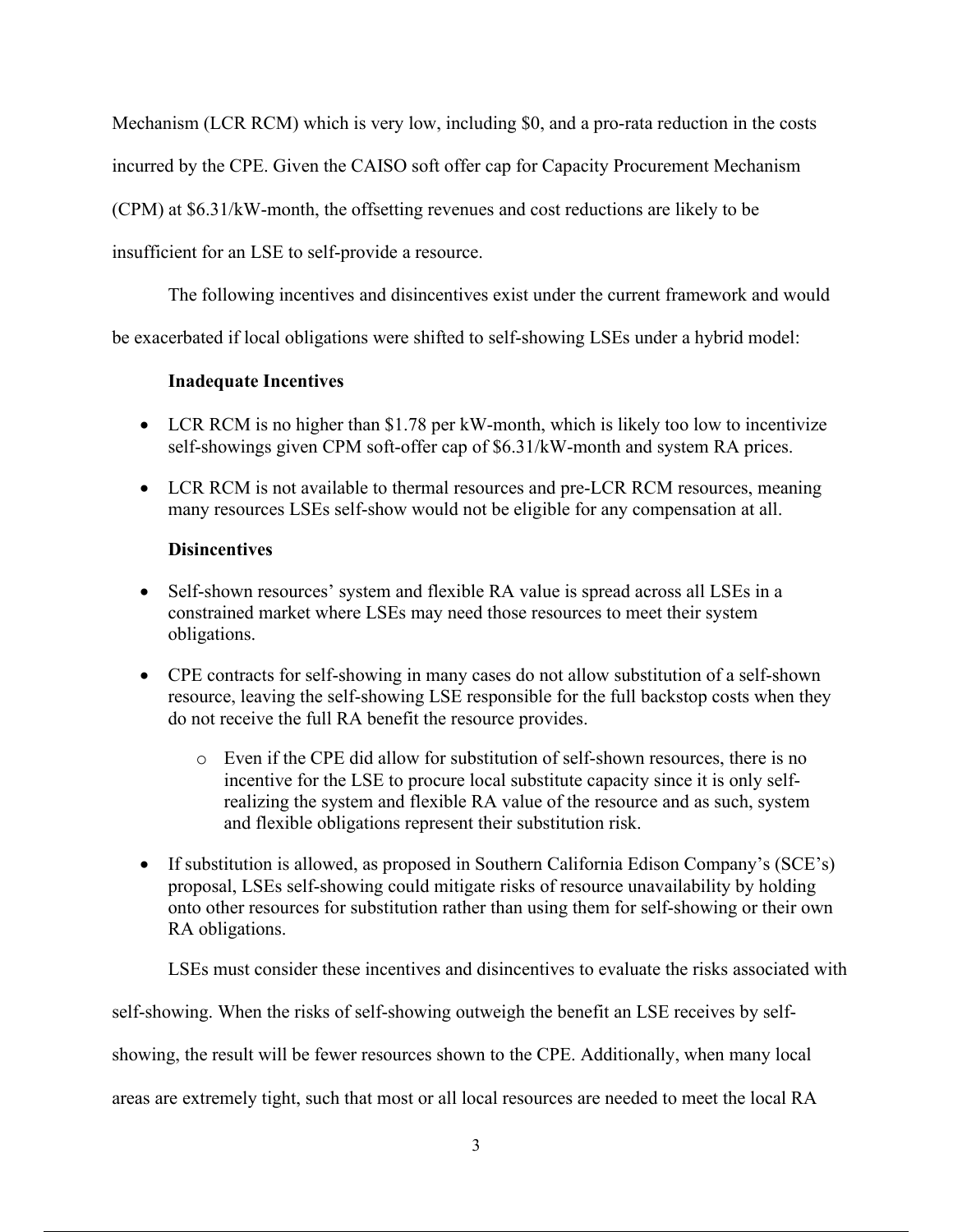requirement, it may be impossible for the CAISO to backstop to fill deficiencies. This is because all local resources not shown by the CPE are likely already under contract and being used by other LSEs to meet their system obligations or provide substitution. For these reasons, the Commission should not adopt modifications that would create further disincentives for LSEs to self-show.

### **II. THE CPE TIMELINE MUST PROVIDE SUFFICIENT TIME FOR ORDERLY PROCUREMENT FOR BOTH CPES AND LSES**

CalCCA's proposal to modify the CPE timeline would extend CPE procurement (either through all-source solicitation or bi-lateral contracting) to the end of June 2022 for the 2023 RA compliance year given the significant open position left unprocured for 2023. In future years, the Commission must ensure CPEs complete their procurement activity at least a year in advance as originally contemplated to allow LSEs to adequately plan and conduct their own procurement.

PG&E proposed a CPE showings deadline of mid-August with a stated goal of striking a reasonable balance between clarifying activities and moving up the CPE timeline.<sup>6</sup> However, this proposal does not strike a reasonable balance when it comes to time allotted for CPE procurement and LSE procurement. Giving LSEs two and a half months to conduct their system and flexible RA procurement after CPEs have three years to conduct their procurement is not balanced and should not be adopted. Instead, the Commission should adopt CalCCA's proposed timeline to allow CPEs to conduct additional procurement through June 2022 for RA compliance year 2023, and for future compliance years, direct CPEs to conclude procurement at least one year prior to the start of the RA compliance year to allow adequate time for LSEs to conduct their procurement.

SCE states that its CPE largely met its procurement for 2023 and believes the small residual amount it did not procure can be met in the next annual all-source solicitation.<sup>7</sup> If this

<sup>6</sup> PG&E Opening Comments at 3-4.

<sup>7</sup> *Opening Comments of Southern California Edison Company (U 338-E) on Phase 1 Proposals and Workshop*, Jan. 4, 2022 (SCE Opening Comments), at 6.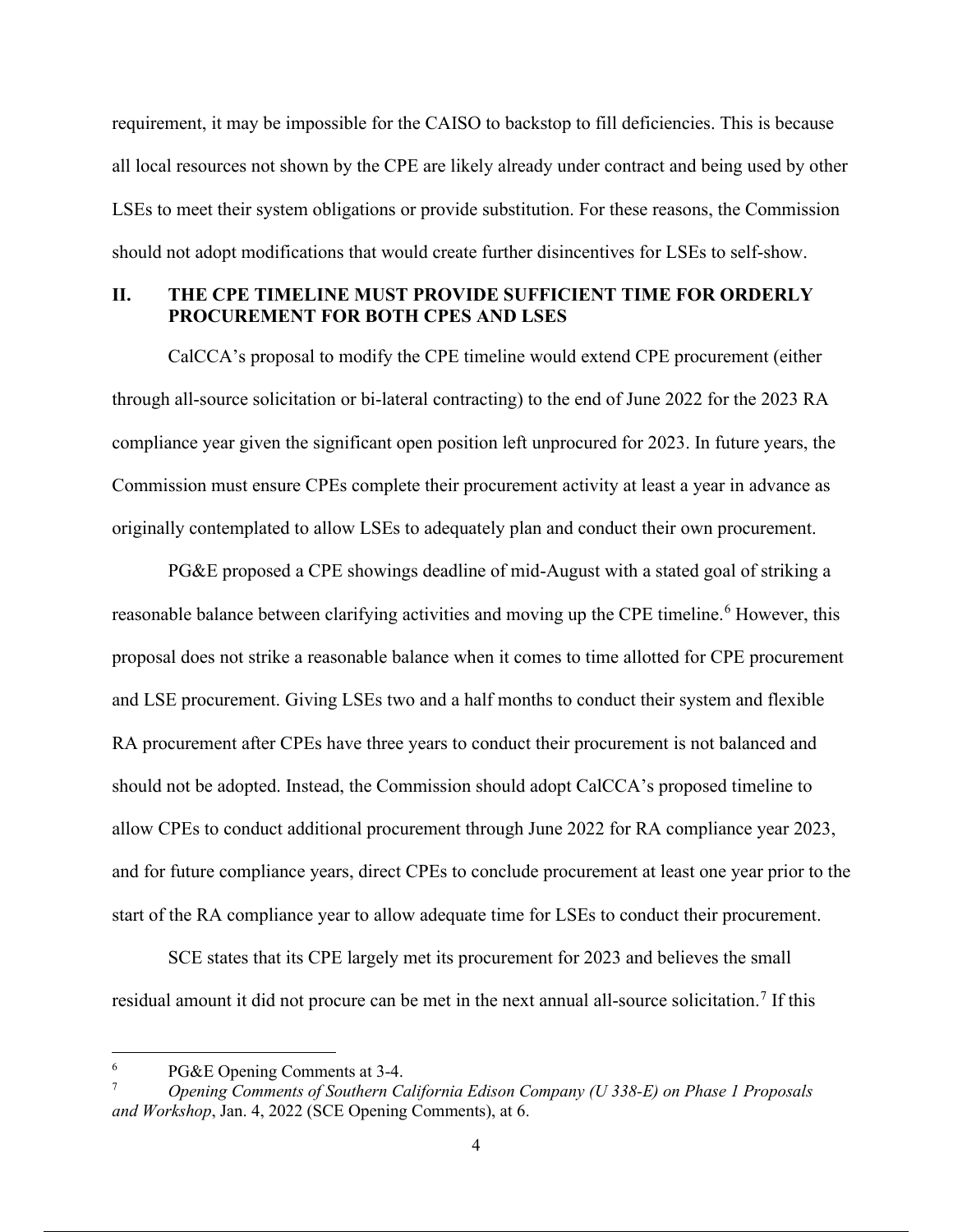procurement is done in the next annual solicitation, LSEs will not be aware of this procurement and their associated credits until late October 2022 for 2023. This timeline is unacceptably late. While CalCCA understands SCE's open position is small for 2023, the Commission should not establish a precedent that credits for CPE procurement be finalized in October for the next compliance year. Instead, SCE should attempt to fill its open position by June 2022 outside of an all-source solicitation, as supported by SCE in its Phase 1 Proposals<sup>8</sup> and supported by CalCCA in Opening Comments.<sup>9</sup>

Finally, in response to comments from AREM<sup>10</sup> regarding CalCCA's proposed timeline in which final CAM credits are issued to LSEs in late September, CalCCA clarifies here that its proposal would not leave CPE credits to be allocated until late September. Rather, credits related to CPE procurement would be allocated in July 2022 following the completion of CPE procurement and adoption of RA requirements. Only modifications to Cost Allocation Mechanism (CAM) credits based on changes to coincident peak load shares would be left until the late September timeframe.

### **III. SYSTEM AND FLEXIBLE RA WAIVERS ARE NEEDED WHEN SYSTEM AND FLEXIBLE CPE CREDITS ARE NOT FINALIZED IN A TIMELY MANNER**

CalCCA proposed a penalty waiver for system and flexible RA shortfalls caused by the CPE's failure to finalize its portfolio by June 2022 for RA year 2023. The Public Advocates Office (Cal Advocates) does not support a system RA waiver option and suggests if the CPE timeline is modified to allow for earlier certainty of the amounts of CPE credits LSEs will receive, a waiver would not be necessary as the problem of uncertainty would decrease. Cal

<sup>8</sup> *Phase 1 Proposals of Southern California Edison Company (U 338-E)*, Dec.13, 2021, at 8-9.

<sup>9</sup> *California Community Choice Association's Comments on Assigned Commissioner's Scoping Memo and Ruling*, Jan. 4, 2022 (CalCCA Opening Comments), at 11.

AREM Comments at 2.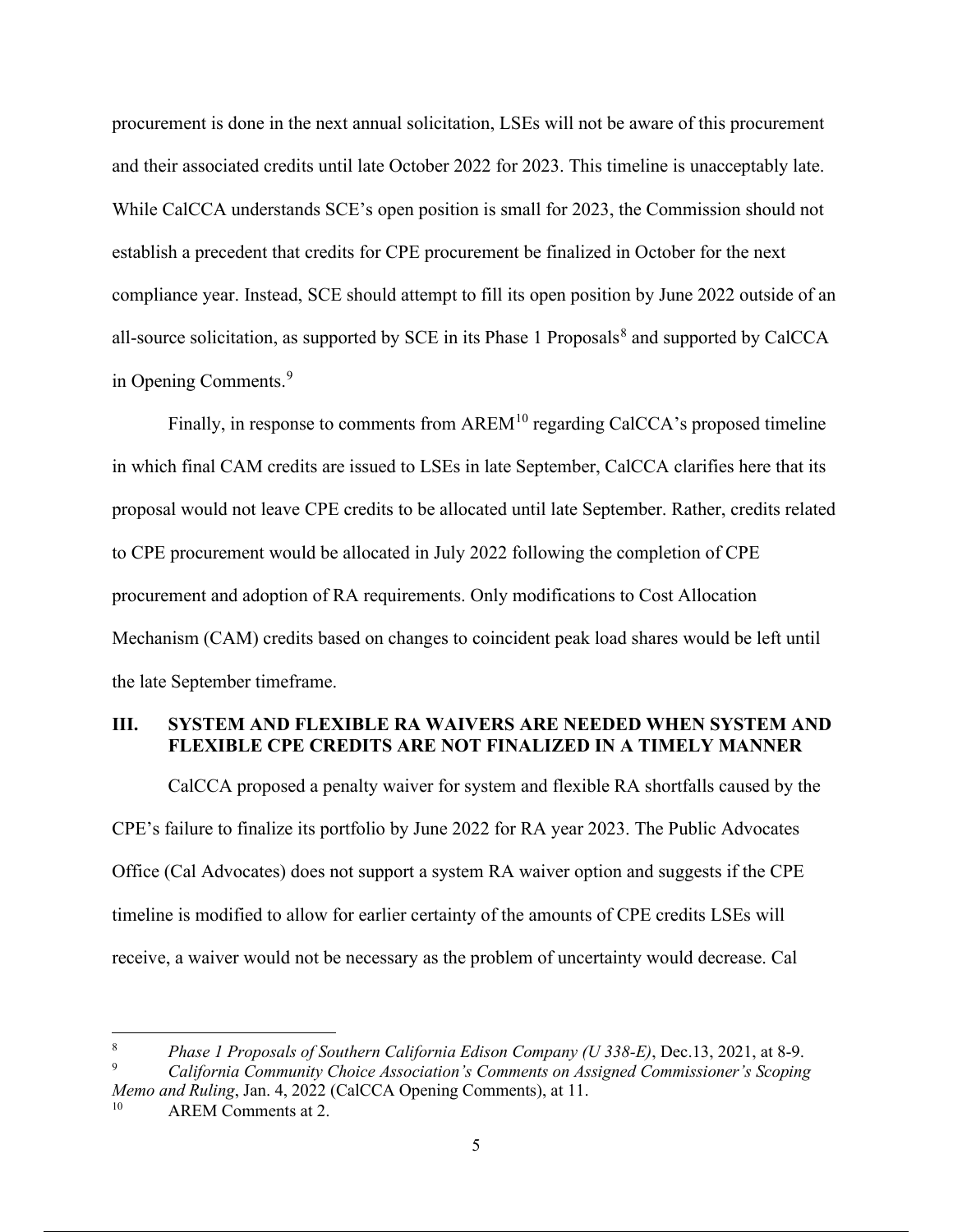Advocates further recommends that if the Commission decides to adopt a waiver process, it should consider a onetime waiver if the CPE timeline is not modified.<sup>11</sup>

CalCCA agrees that if the timeline provides enough certainty in advance of CPE credit volumes, a system waiver would not need to be approved on the basis of CPE credit volume uncertainty. However, for RA year 2023, CPE credit volumes are still unknown and are significantly below the expected amount given the local requirement. Therefore, a waiver is necessary for the 2023 RA year if CPE procurement is not complete and credits allocated by June 2022. If for future RA years, CPE credits are known more than one year in advance as originally contemplated and there is not a significant change in local RA requirements year to year, CalCCA agrees with Cal Advocates that a system RA waiver would not be needed on the basis of CPE credit volume uncertainty.

### **IV. PARTIES PROVIDE COMPELLING JUSTIFICATION FOR CPES TO PROVIDE ADDITIONAL PROCUREMENT ACTIVITY INFORMATION**

 $CalCCA<sup>12</sup>$ , MRP<sup>13</sup>, and WPTF<sup>14</sup> each propose the CPEs provide additional information around CPE procurement activities that would help parties better understand the source of the challenges faced by CPEs under the existing framework and provide informed proposals. PG&E asks the Commission reject these, citing concerns around confidentiality, negative impacts to the CPE process in a constrained local RA market, and necessity of the information requested.<sup>15</sup> Confidentiality protections for market participants are crucial. However, each party proposes

<sup>&</sup>lt;sup>11</sup> *Comments of the Public Advocates Office on Phase 1 Proposals*, Jan. 4, 2022, at 6.<br>California Community Chaige Association's Phase 1 Proposals in Pasponse to the

<sup>12</sup> *California Community Choice Association's Phase 1 Proposals in Response to the Assigned Commissioner's Scoping Memo and Ruling*, Dec. 13, 2021 (CalCCA Phase 1 Proposals), at 4-5.

<sup>13</sup> *Middle River Power LLC Phase 1 Proposals*, Dec. 23, 2021, at 6-7.

<sup>14</sup> *Western Power Trading Forum Phase 1 Proposals*, Dec. 23, 2021.

PG&E Opening Comments at 14-16.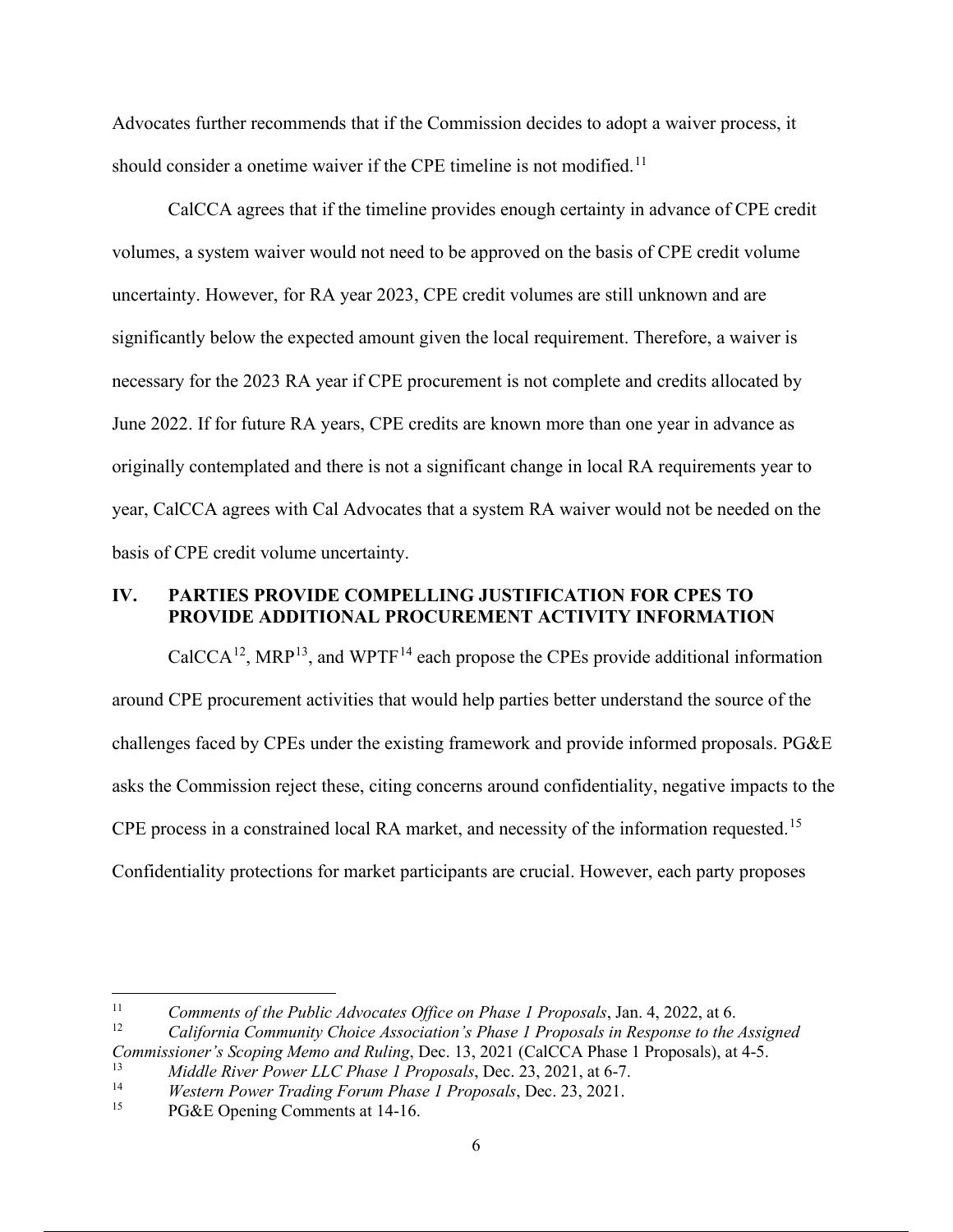information that could be easily aggregated to protect the confidentiality of market participants. Further, none of the information proposed by parties would reveal information on prices.

In response to PG&E's suggestion that CalCCA did not explain why its proposal for additional information is required to understand how the CPE structure is functioning,  $16$  these reply comments reiterate CalCCA's position in Opening Comments regarding why additional information is needed. CalCCA's Opening Comments state additional information is required because without such information, "…it is impossible for parties to know and understand the source of the challenges with procurement in order to develop specific proposals," and "As a result of the CPE uncertainty, LSEs face immediate and significant challenges in securing their own system RA positions."17 For these reasons, the Commission should adopt parties' proposals for additional information regarding CPE procurement activity.

### **V. BEFORE REMOVING THE LEVELIZED FIXED COST BIDDING REQUIREMENT, THE COMMISSION SHOULD PROVIDE TIME TO FURTHER EVALUATE THE IMPACTS OF SUCH A CHANGE**

SCE proposes the Commission remove the requirement the utilities bid their resources in at their levelized fixed costs and suggests in its Opening Comments that if the Commission feels the investor-owned utilities (IOUs) have a competitive advantage over other LSEs, the IOUs should be able to bid in a monthly shaped price to allow bids to be more competitive with offers from other LSEs.<sup>18</sup> To the extent the levelized fixed cost bidding requirement is inhibiting bids the IOUs otherwise would have submitted to the CPE, considerations should be made to ensure IOUs fully bid their available resources to the CPE. However, in order to fully evaluate the impacts of removing the levelized fixed cost bidding requirement, the Commission should take

<sup>&</sup>lt;sup>16</sup> PG&E Opening Comments at 15.<br><sup>17</sup> CalCCA Phase 1 Proposals at 4.5

<sup>&</sup>lt;sup>17</sup> CalCCA Phase 1 Proposals at 4-5.<br><sup>18</sup> SCE Opening Commonta at 8

SCE Opening Comments at 8.